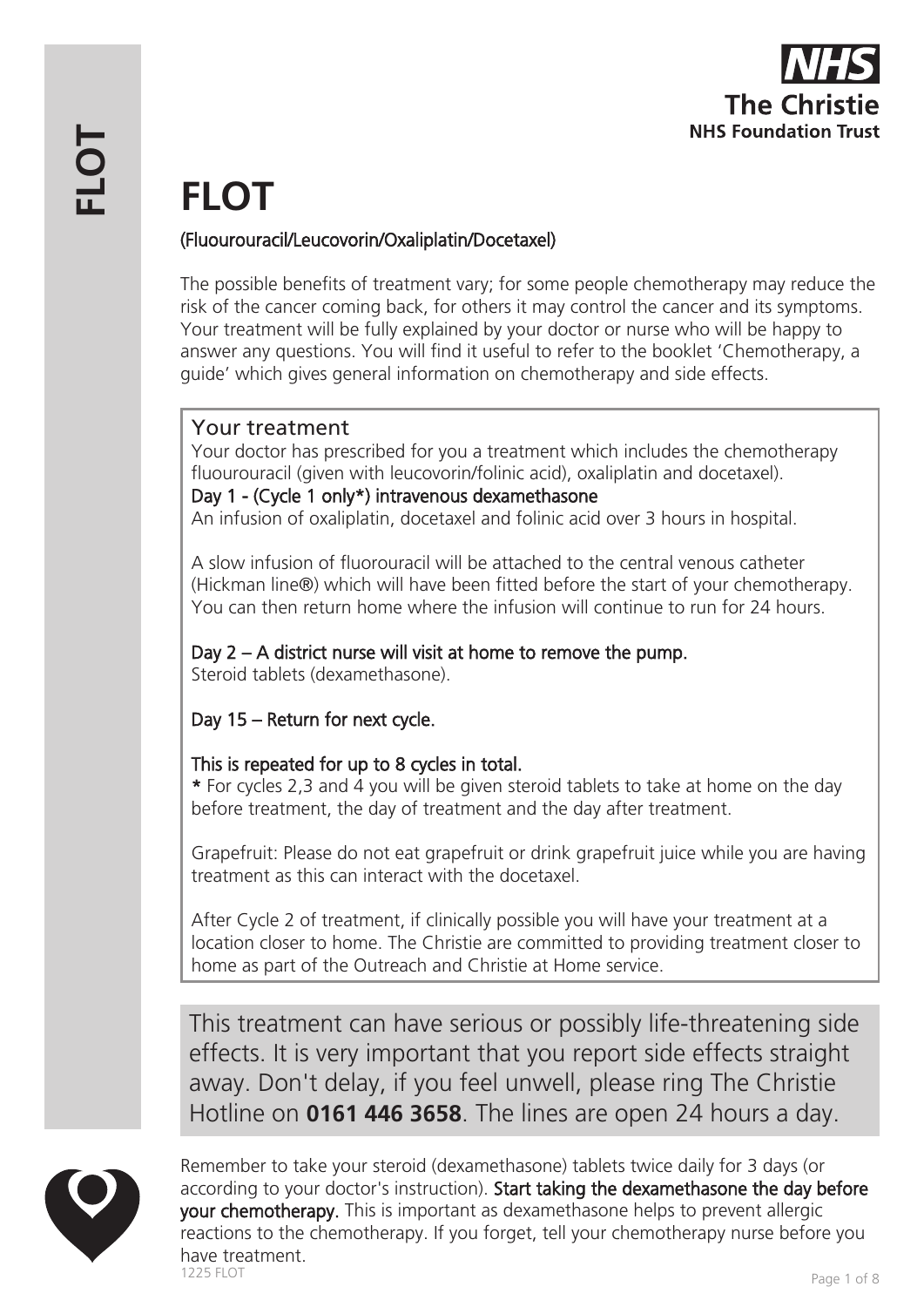## Please note:

- Your dexamethasone tablets should be taken twice daily with food as they may cause indigestion. They may also increase your appetite. You should take them earlier in the day, for example with breakfast and lunch, since they can make you feel more alert and prevent sleep.
- These dexamethasone tablets can alter your mood causing you to feel low, irritable or agitated. Please tell the doctor at your next clinic if this is a problem.
- Some people may have an immediate allergic reaction to the chemotherapy. You may feel short of breath, develop a rash on your body and have red flushes. This is temporary, but call your nurse *immediately*. The nurse can give you an injection to stop this.
- Steroids can cause your **blood sugar** to rise. If you are diabetic then you may need to increase the dose of any diabetic medication you take (insulin or tablets). You should discuss this with your doctor before starting the chemotherapy.

## Increased risk of serious infection

You are vulnerable to infection while you are having chemotherapy. Minor infections can become lifethreatening in a matter of hours if left untreated. Symptoms of infection include fever, shivering, sweats, sore throat, diarrhoea, discomfort when you pass urine, cough or breathlessness. We recommend that you use a digital thermometer so you can check your temperature. You can buy one from your local chemist.

G-CSF: This is an injection given just under the skin of your abdomen once a day for 5 days, starting on day 2 of the cycle. This helps your body's immune system start recovering from the chemotherapy to help reduce the risk of infection.

#### If you feel unwell, you have symptoms of an infection or your temperature is 37.5ºC or above, or below 36ºC contact The Christie Hotline straight away.

## Flu vaccinations

## Is it alright for me to have a flu jab during the time I'm having chemotherapy?

It's safe to have a flu jab, but depending on the sort of chemotherapy you have had, it may not give quite as much protection against infection as usual. Some patients may need two vaccinations. However, if you you're thinking of having any other vaccinations, do check with your Christie doctor first, because some vaccines should be avoided.

## Possible side effects

Chemotherapy can cause many different side effects. Some are more likely to occur than others. Everyone is different and not everyone gets all the side effects. Most side effects are usually temporary, but in some rare cases they can be life-threatening. It is important to tell your hospital doctor or nurse about any side effects so they can be monitored and, where possible, treated.

## Common side effects (more than 1 in 10)

## • Flu-like symptoms

Some chemotherapy may cause flu-like symptoms such as fever, aches and pains and shivering about 3 to 5 hours after your treatment. These symptoms are temporary and should go within 12 to 24 hours. Paracetamol will help. If your symptoms are particularly severe, tell your doctor on your next visit.

#### • Tiredness

Some chemotherapy may make you feel tired and lacking in energy. It can be frustrating when you feel unable to cope with routine tasks. If you do feel tired, rest and get help with household chores. If necessary, take time off work. Gentle exercise such as walking can be beneficial.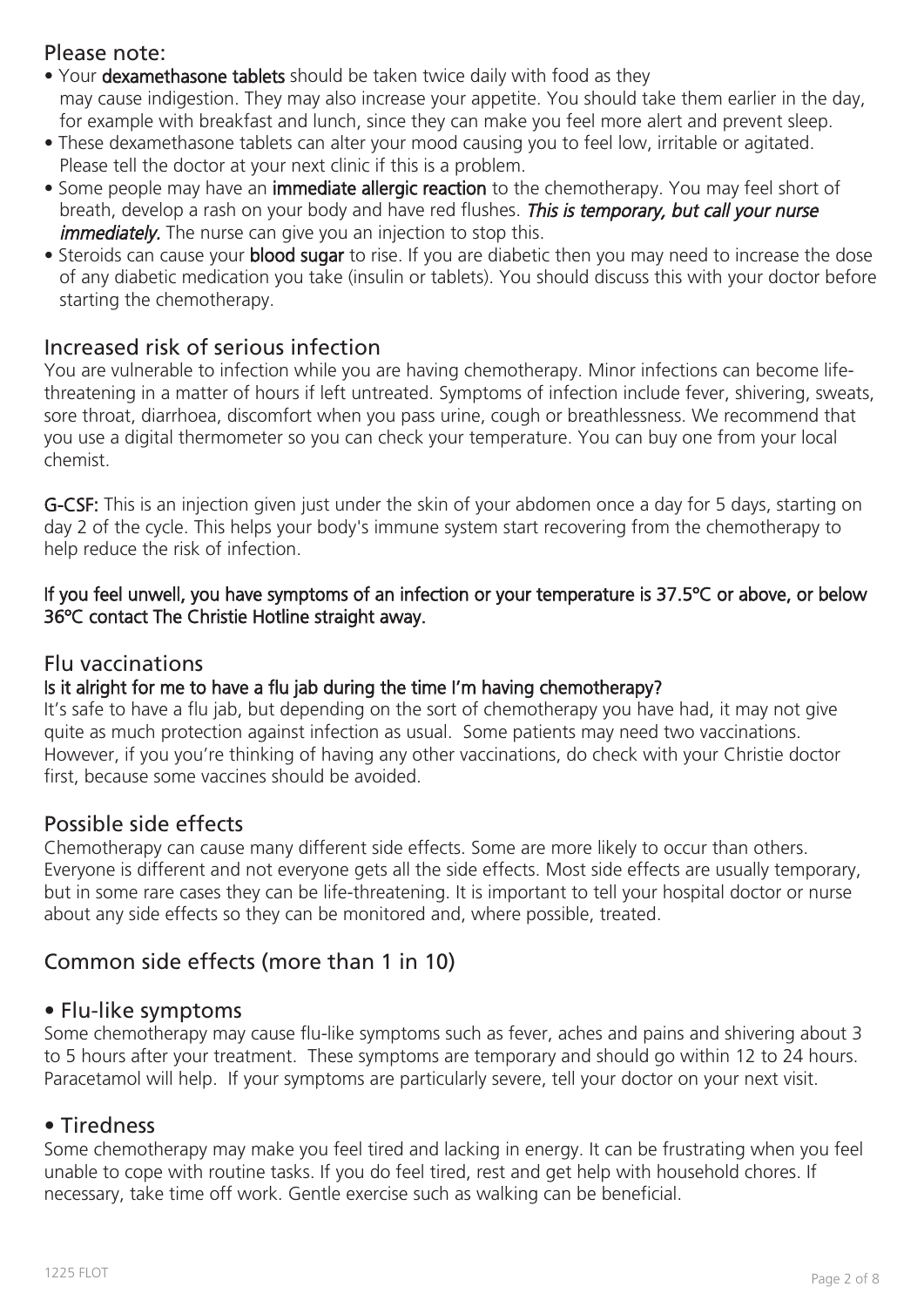## • Strange taste

Chemotherapy can often leave a strange, metallic taste in your mouth. It can also make food seem tasteless and bland. Normal taste will usually come back after the treatment finishes. Ask the staff for a copy of the booklet 'Eating – help yourself' which you may find helpful.

## • Fluid retention

This chemotherapy can cause fluid retention, and you may find that your hands and feet become swollen. This is usually mild and goes away when treatment ends. Tell your doctor if it becomes a problem.

#### • Nausea and vomiting

The severity of this varies from person to person. Anti-sickness medication will be given along with your chemotherapy to prevent this. You will also be given anti-sickness tablets to take at home. If you continue to feel or be sick, contact your GP or this hospital, because your anti-sickness medication may need to be changed or increased.

## • Diarrhoea

Diarrhoea is a common side effect of your treatment. If you have watery diarrhoea you should immediately take the anti-diarrhoea treatment that the doctor has prescribed for you. This is loperamide dispensed by The Christie pharmacy. Follow the doctor's instructions EXACTLY:

Take 2 loperamide capsules as soon as the first liquid stool occurs. Then take one capsule with each liquid loose stool. (The maximum dose of loperamide in a day is 8 capsules).

If you have an increase of more than 4 bowel movements each day compared to pre-treatment, or any diarrhoea at night, please ring The Christie Hotline for advice.

## • Anaemia (low number of red blood cells)

While having this treatment you may become anaemic. This may make you feel tired and breathless. Let your doctor or nurse know if these symptoms are a problem. You may need a blood transfusion.

## • Bruising or bleeding

This treatment can reduce the production of platelets which help the blood clot. Tell your doctor if you have any unexplained bruising or bleeding, such as nosebleeds, bloodspots or rashes on the skin, and bleeding gums. You may need a platelet transfusion.

#### • Hair loss

Some people find that their hair only thins, but for many patients hair loss is total. The hair falls out gradually 10 to 14 days following your first course of treatment. Body and facial hair can also fall out. The time scale varies from person to person. Please remember that this is a temporary side effect and your hair will grow back when your treatment is complete. Very rarely, hair loss can be permanent.

The cancer information centre offers a coping with hair loss service to all patients where support, information and advice will be given. Drop in, contact 0161 446 8100 or email informationcentre@christie.nhs.uk. Information about the wig service can also be found here and vouchers for wigs can also be obtained for eligible patients. The wig room provides a drop in service, please see The Christie leaflet 'The wig fitting service' for further information.

The Maggie's Centre runs a Talking Heads hair loss support workshop for anyone who is anticipating or experiencing hair loss (both men and women). These sessions cover the practicalities of hair loss as well as offering support with its emotional impact. Contact Maggie's on 0161 641 4848 or email manchester@maggiescentres.org.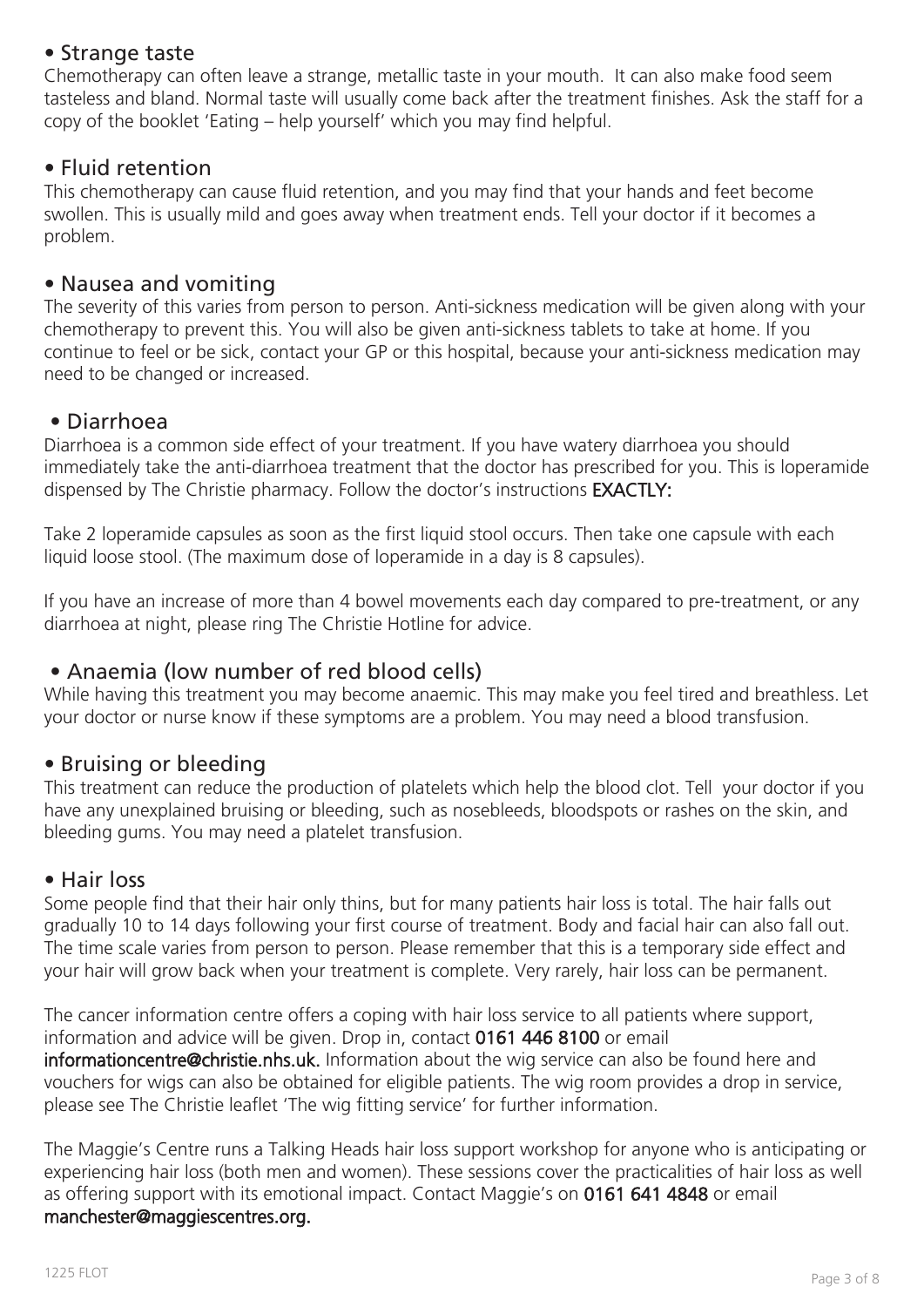## • Sore mouth

Your mouth may become sore or dry, or you may notice small mouth ulcers during this treatment. Drinking plenty of fluids and cleaning your teeth regularly and gently with a soft toothbrush can help to reduce the risk of this happening. We can prescribe a mouthwash for you to use during treatment. You can dilute this with water if your mouth is sore. Ask your doctor or nurse for further advice. There is also general mouth care information in the chemotherapy booklet. If you continue to have a sore mouth, please contact The Christie Hotline.

Occasionally during treatment you may experience a strange taste sometimes described as metallic or bitter. A strongly flavoured sweet or mint will help to disguise this.

## • Heartburn

Chemotherapy treatment can cause indigestion or reflux. If you experience this please contact The Christie Hotline. Heartburn can be treated with medication from your GP.

## • Joint and muscle pain

Pain in the joints (also called arthralgia) or muscles (also called myalgia) can be a temporary side effect while having chemotherapy. It is important to tell your doctor or nurse about this, so that appropriate painkillers can be prescribed.

## • Skin and nail changes

## PPE (palmar-plantar erythema):

The skin on your hands and feet may become very dry, red and sore with some cracking. Tell your doctor. Creams and tablets can be prescribed to help. Your chemotherapy dose may need to be changed. Try to keep your hands and feet cool and if possible uncovered.

Hyperpigmentation: Less commonly, your skin may appear darker in colour or lightly tanned, especially around the joints. This is known as hyperpigmentation. Asian and African-Caribbean people may develop noticeable light patches on their skin. The skin will return to normal when treatment is finished. Increased sensitivity to the sun: Your skin will tan or burn in the sun more easily. Sit in the shade, avoid too much sun and use a high factor sunblock cream and wear a hat.

Nail changes: You may have a blue tinge or darkening of the nails, flaking of the nails or pain and thickening of the area where the nail starts growing.

## • Numbness in fingers and toes

Oxaliplatin can increase the sensitivity of the nerve endings. You may develop pins and needles, tingling or numbness, or pains like small 'electric shocks' and may have difficulty in carrying out delicate tasks such as buttoning clothes (this may sometimes occur in association with cramps). These symptoms are often triggered by exposure to cold. Take care with extreme drops of temperature, for example, opening fridges or freezers. Avoid drinking iced drinks and eating very cold food for 24 hours before the treatment and for 24 hours afterwards. The chance of these symptoms occurring increases as you receive more oxaliplatin and will improve over time once you stop treatment. Rarely, the numbness can be permanent.

## Please see the Appendix at the back of this leaflet for further information.

## • Constipation

Try to drink plenty of fluids and eat foods high in fibre. Report this to your hospital doctor who may prescribe a suitable laxative. Ask the staff for a copy of 'Eating - help yourself' which has useful ideas about diet when you are having treatment.

## • Watery eyes

Your eyes may also water. Often, this will improve in time and needs no specific treatment. If you have ongoing symptoms, please discuss this with your doctor or nurse.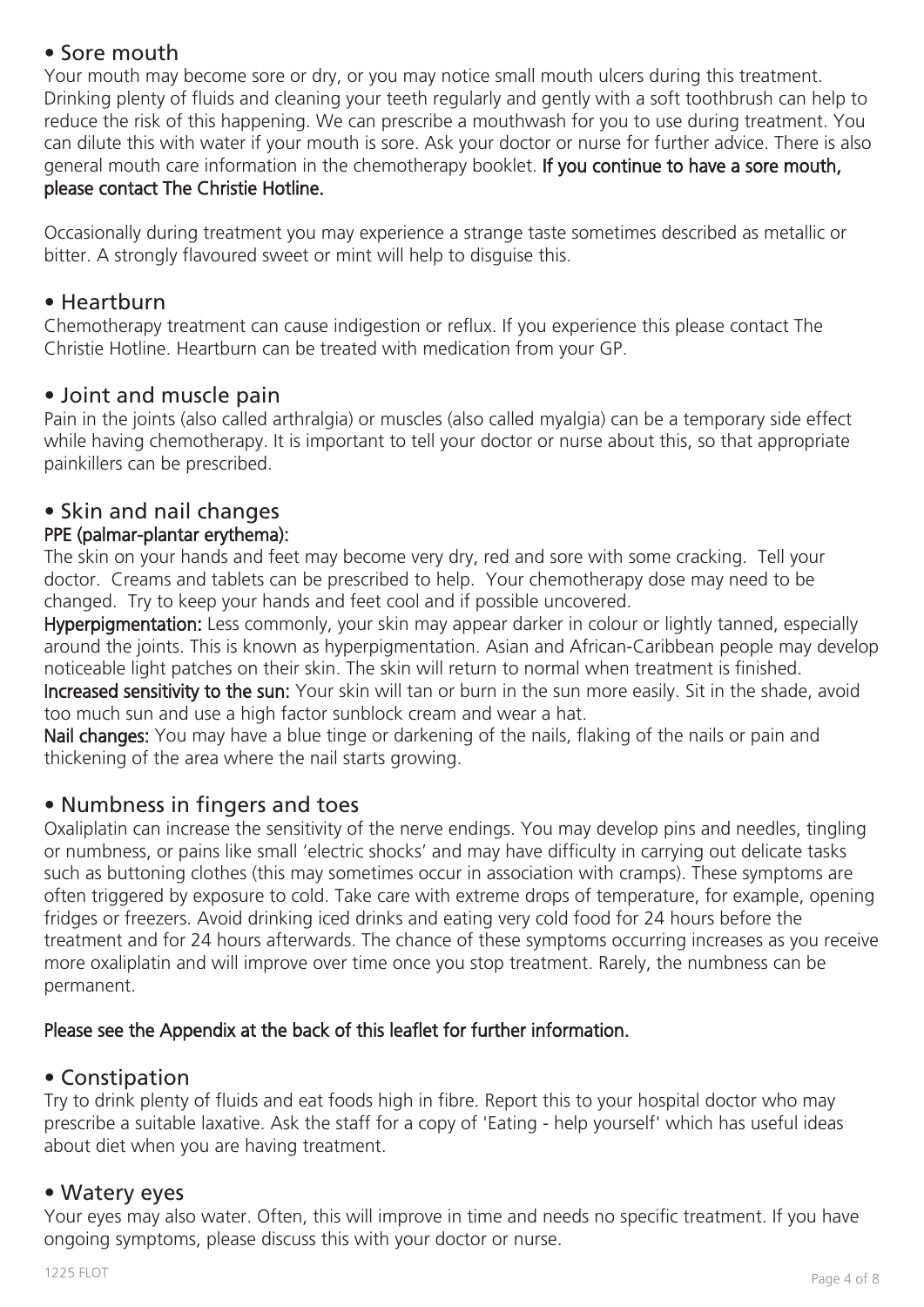# Uncommon side effects (less than 1 in 10)

# • Infusion reactions

## Difficulty in swallowing

Sometimes you may experience unpleasant feelings in the throat, particularly when swallowing which can give you the sensation of shortness of breath. However, you will still be able to breathe normally. These sensations usually occur while you are receiving oxaliplatin and may be dealt with by slowing down the infusion of oxaliplatin from 2 to 6 hours. Also taking a warm (not hot) drink can help if the cold air is causing you swallowing difficulties. Rarely patients can experience jaw pain.

#### **Extravasation**

This is when chemotherapy leaks outside the vein. If you develop redness, soreness or pain at the injection site at any time please let us know

## • Tinnitus and high frequency hearing loss

You may develop tinnitus (ringing in the ears). This sensation should subside when your treatment finishes. High frequency hearing loss can also occur with this chemotherapy. This may be permanent.

## Rare side effects (less than 1 in 100)

#### • Allergic reactions

Whilst receiving the oxaliplatin, patients can rarely feel hot, faint, breathless, sick or develop an itchy rash. These can be symptoms of an allergic reaction. If an allergic reaction is suspected the oxaliplatin drip will be stopped and medications can be given to settle the allergic reaction. Allergic reactions are more likely to occur after several months of treatment, or when the treatment is being re-started after a treatment break.

If treatment is being re-started after a break, you will be given additional drugs to reduce the risk of an allergic reaction occurring. If you have an allergic reaction to oxaliplatin, your doctor will discuss with you what treatment options are available.

## • Chest pain or stroke (Warning!)

A small number of patients receiving fluorouracil can experience chest pain (angina) or rarely have a heart attack. Extremely rarely this may lead to death. Other complications such as stroke or mini-stroke can happen but are exceptionally rare. If you develop any of these symptoms you should contact your hospital doctor for advice. In an emergency you should go immediately to your nearest accident and emergency department.

## • Kidney function

Some chemotherapy can affect your kidneys. It is important to monitor how your kidneys are working while you are having treatment. We do this by a blood test, but a more accurate assessment with a test called a GFR can be arranged if there are concerns about your kidney function.

## • Blood clots (Warning!)

During chemotherapy you are more at risk of blood clots in the legs (DVT) or lungs (PE). Occasionally these clots can be life-threatening. To help prevent clots, keep mobile and drink plenty of non-alcoholic fluids.

## Serious and potentially life threatening side effects

In a small proportion of patients chemotherapy can result in very severe side effects which may rarely result in death. The team caring for you will discuss the risk of these side effects with you.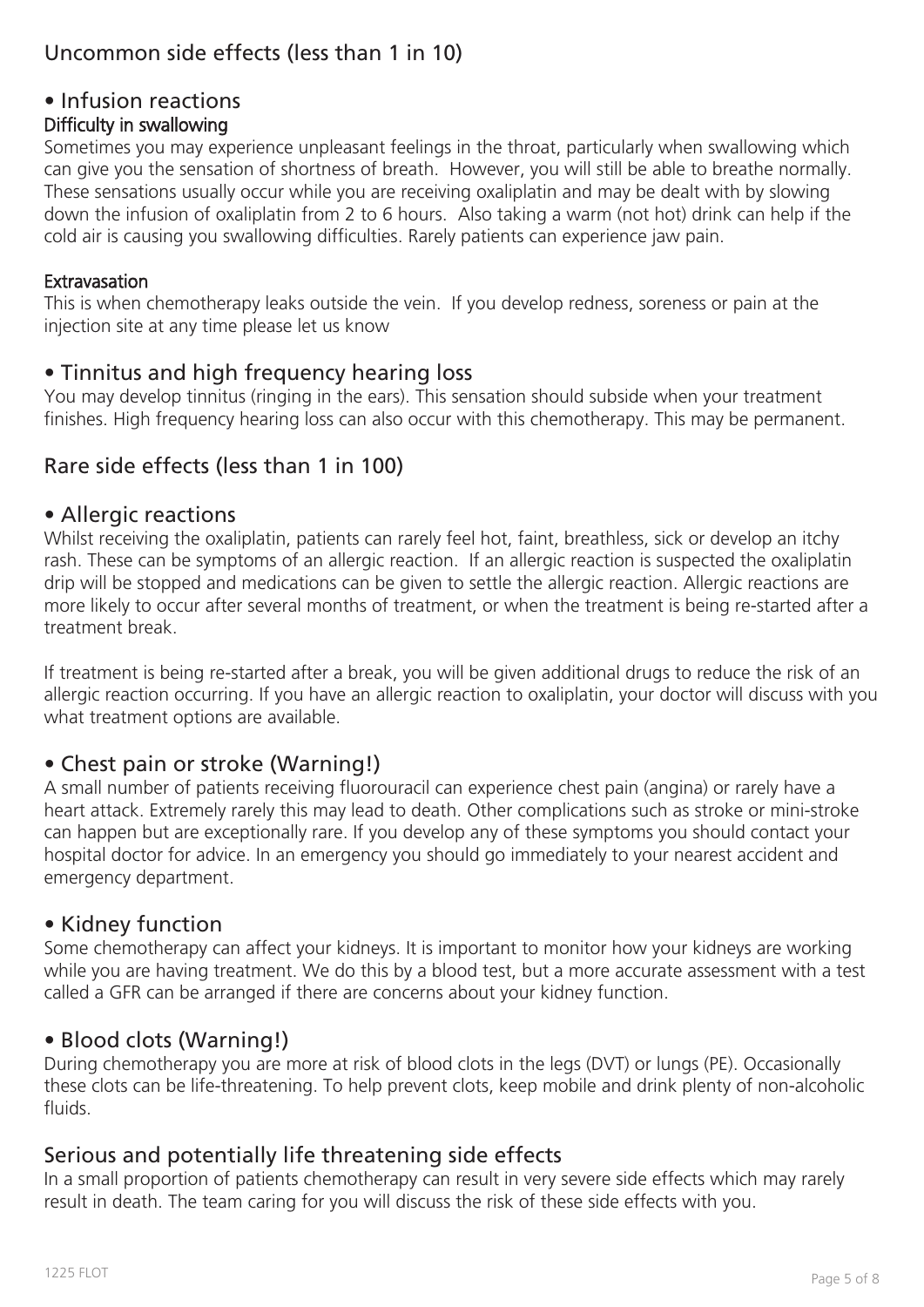# • Testing for DPD deficiency

The body makes enzymes which break down chemotherapy drugs so that chemotherapy doesn't build up in the body and cause severe side-effects. A very small percentage of the population (approximately 1 in 20), either don't produce or produce less of an enzyme called DPD which would normally break down the chemotherapy drugs 5FU and capecitabine. This is called DPD deficiency. Reduced production of DPD is not an issue in day-to-day life, but it might mean that some patients experience severe and sometimes life-threatening side effects after 5FU or Capecitabine chemotherapy is given. Patients with DPD deficiency are more likely to develop severe mouth ulcers and diarrhoea and very low bloods counts increasing vulnerability to life threatening infections.

In order to check that it is safe for you to have this treatment, your team will be arranging a one off blood test. This test checks for some of the commonest abnormalities which can cause DPD deficiency.

Although DPD testing identifies many patients who are at risk of severe side-effects from 5FU and capecitabine, it does not identify all at risk patients. Severe and sometimes life-threatening side-effects can occur in patients who have had a normal test result. Therefore it is important that patients receiving chemotherapy monitor their symptoms carefully and contact The Christie Hotline if they become unwell.

## Herbal medicine

Some herbal medicine including St John's Wort can affect the chemotherapy. You should let your doctor or nurse know if you are taking any herbal medication, complementary or alternative medicines, including vitamins, minerals and medicines purchased over-the-counter.

## Sex, contraception and fertility

Protecting your partner and contraception: We recommend that you or your partner use a condom during sexual intercourse while you are having the course of chemotherapy. Chemotherapy is dangerous to unborn babies and this will also protect you and your partner from any chemotherapy drugs that may be present in semen and in the vagina. If you suspect that you may be pregnant please tell your doctor immediately.

Fertility: This chemotherapy may affect your ability to have children. Your doctor or nurse should have discussed this with you. If not, please ask them before you start treatment.

## Late side effects

Some side effects may become evident only after a number of years. In reaching any decision with you about treatment, the potential benefit you receive from treatment will be weighed against the risks of serious long term side effects to the heart, lungs, kidneys and bone marrow. With some drugs there is also a small but definite risk of developing another cancer. If any of these problems specifically applies to you, the doctor will discuss these with you and note this on your consent form.

## Contacts

If you have any general questions or concerns about your treatment, please ring the area where you are having treatment:

Administration enquiries - 0161 918 7606/7610 Chemotherapy nurse - 0161 918 7171 Clinical trials unit - 0161 918 7663 For urgent advice ring The Christie Hotline on 0161 446 3658 (24 hours)

Your consultant is: .....................................................................

Your hospital number is: ...........................................................

Your key worker is: ....................................................................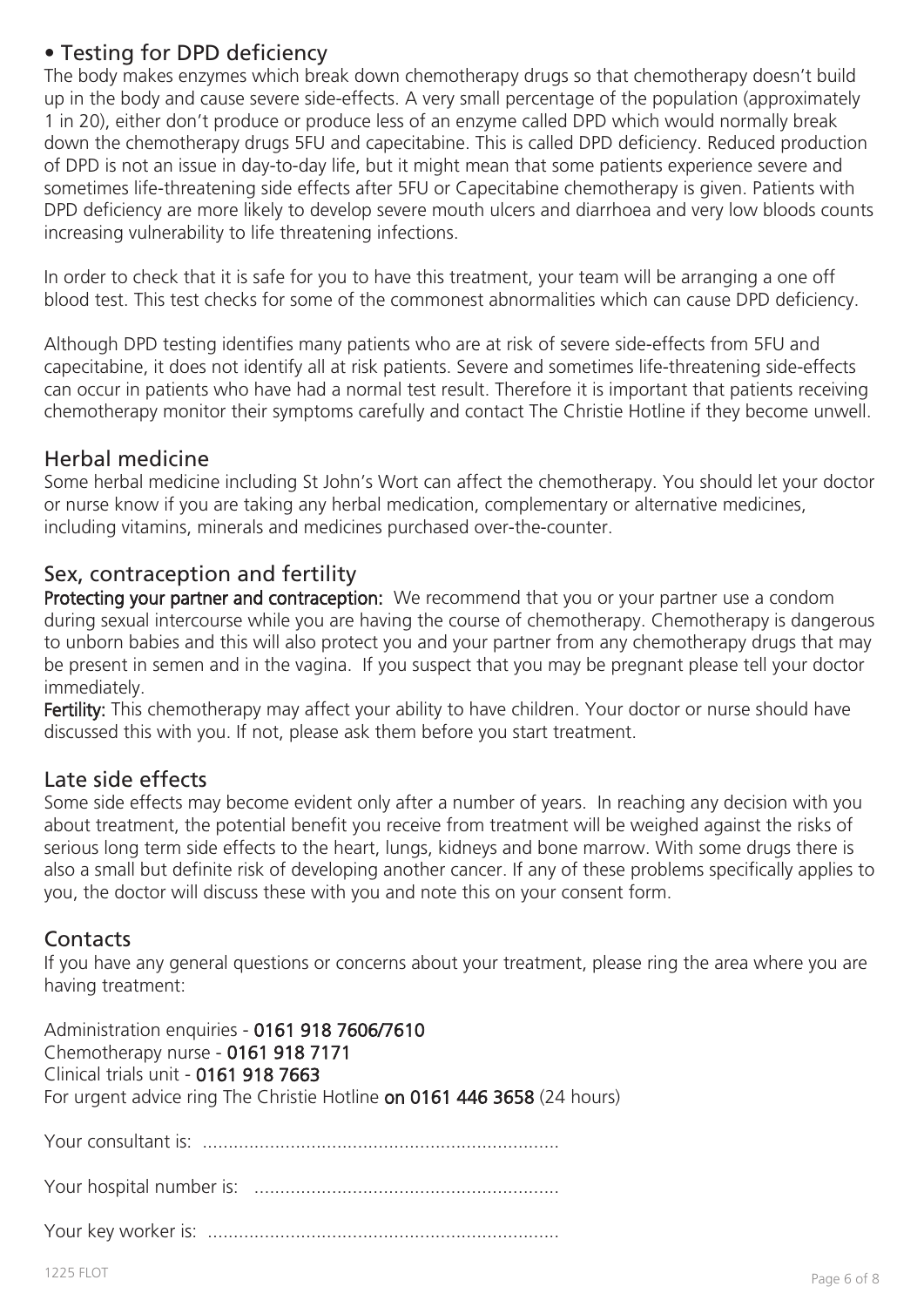# Appendix

# Oxaliplatin-induced peripheral neuropathy

Oxaliplatin is a commonly prescribed drug used in the treatment of gastrointestinal cancers. It has been used for many years, and the safety profile and side-effects are well known. Peripheral neuropathy (nerve damage) is a common side effect due to the effects of oxaliplatin on the nerves. Almost all patients experience temporary symptoms of pins and needles exacerbated by exposure to the cold. However, repeated treatment can cause persistent numbness to develop in more than 30% of patients treated with oxaliplatin, which can be long lasting, troublesome and permanent in up to 10% of patients.

It is important that patients and their carers are alert to the signs and symptoms of peripheral neuropathy. The symptoms should improve slowly after the treatment has finished, but in some people they may never go away and have potential to affect their quality of life forever. Sometimes the effects of the nerve damage become apparent, or even worsen after the discontinuation of the chemotherapy.

Oxaliplatin, in combination with 5-fluorouracil (5FU) or capecitabine-based chemotherapy, is proven to help improve the treatment of patients with bowel cancer in a number of different situations. However, the benefit is relatively modest, compared with 5FU or capecitabine- based chemotherapy used alone. Please do not worry if you are advised to stop oxaliplatin if you develop signs and symptoms of peripheral neuropathy. It is much safer to stop sooner rather than later, and you can still continue to receive and benefit from 5FU or capecitabine-based chemotherapy.

## Signs and symptoms of peripheral neuropathy:

For most individuals, tingling in hands will be triggered by anything cold, such as iced drinks and cold air. If you notice that your symptoms are related to the cold, you should avoid cold food and drinks and wrap up warmly (wear gloves, socks and a scarf to cover your nose and mouth) in the cold weather. Use gloves when taking things out of the freezer or fridge. These symptoms are generally short lived and expected with the use of oxaliplatin. If however you have these symptoms all the time, you do need to inform the cancer specialist and the nurse treating you.

The symptoms of peripheral neuropathy are known to worsen in terms of severity and duration with successive treatments. This is known as a cumulative effect. These symptoms can include numbness, tingling and cramping of the hands and feet. You may also find it hard to fasten buttons or to do other fiddly tasks such as tying shoelaces. In more severe or established cases one can experience difficulties writing, using a computer keyboard or difficulties in day to day walking (unable to feel the ground). In severe cases, these symptoms can mean that it is no longer safe for a patient to drive. This is why we want to emphasise the need to stop the drug in a timely manner, rather than carry on too long, causing more difficulties.

The medical team would want to review and adjust the dose of the oxaliplatin drug to account for this and reduce the risk of more severe permanent nerve damage. Therefore every time you attend for a chemotherapy review you should be asked whether you have had any numbness, cramping or tingling of the hands or feet and whether they are worsening.

If persistent symptoms are present, the oxaliplatin drug will be stopped. There is no proven treatment to help reverse existing nerve damage, although symptoms often improve slowly over time. If you have pain associated with the numbness additional medications may be suggested to try to help reduce the pain. If a clinical trial is available your medical team will discuss this with you.